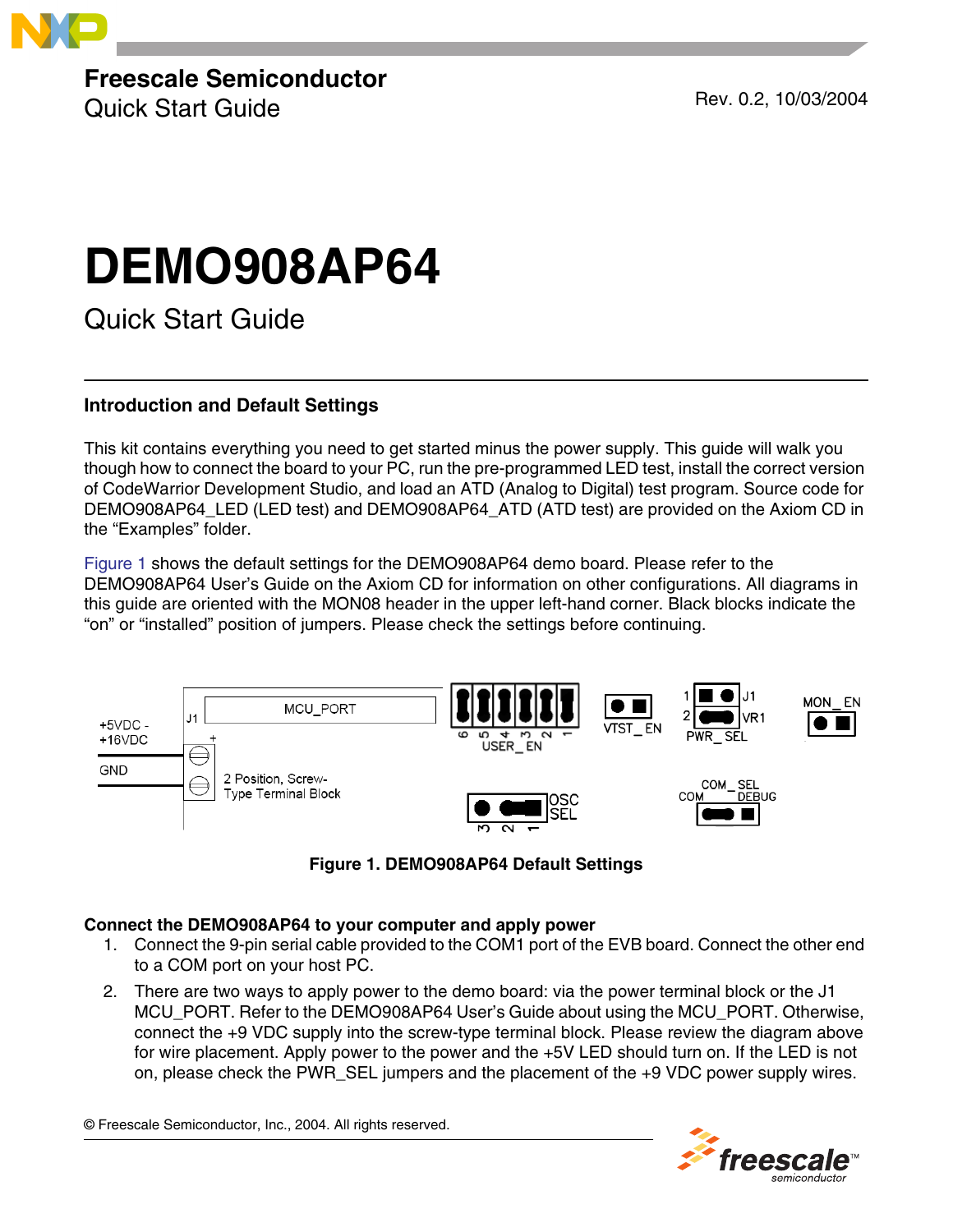

## **Introduction and Default Settings**

## **Run the DEMO908AP64\_LED program**

The DEMO908AP64 is shipped with the DEMO908AP64\_LED stored in on-chip Flash memory. You may view the source code for this program by accessing the "DEMO908AP64\_LED.zip" file on the Axiom CD (located in the "examples" folder).

- 1. Press SW1 and LED1 will turn on. Release SW1 and LED1 should turn off.
- 2. Press SW2 and LED2 will turn on. Release SW2 and LED2 should turn off.

## **Install CodeWarrior Development Studio Version 3.0 for HC(S)08**

If you do not have version 3.0 of CodeWarrior for HC(S)08 Special Edition installed on your computer, please refer to the provided "CodeWarrior Development Studio for Motorola" CD for HC(S)08 Special Edition Version 3.0 and the included CodeWarrior Quick Start. **Important:** You must register and obtain a license key to use CodeWarrior. You must also obtain another special edition license key, which will allow you to experience all the features of the CodeWarrior debugger (see install, register, and license key instructions in the CodeWarrior Quick Start). After CodeWarrior Development Studio is installed, please install the service pack for the MC68HC908AP64. This service pack will install the proper support files for the MC68HC908AP64.

# **Use the MON08 Monitor to install DEMO908AP64\_ATD program**

The MON08 Monitor allows a user to program the MCU Flash and debug application via serial connection.

- 1. On the Axiom CD (examples folder), copy and open the "DEMO908AP64\_ATD.zip" file to your PC, and extract the files into a working folder on your desktop. **Note:** Be sure to extract, and *not* just copy, the files.
- 2. If you have not already done so, connect serial cable and apply power to the board.
- 3. In the working folder on the desktop, double click on the "DEMO908AP64.mcp" project file. The CodeWarrior IDE will launch.
- 4. Open "DEMO908AP64\_ATD.c" in the source folder by double clicking on "DEMO908AP64\_ATD.c".
- 5. Please change the jumpers on the board to ensure proper communication between the PC and DEMO908AP64 board.

<span id="page-1-0"></span>









# **Figure 2. MON08 Debug Setting for Serial Connection**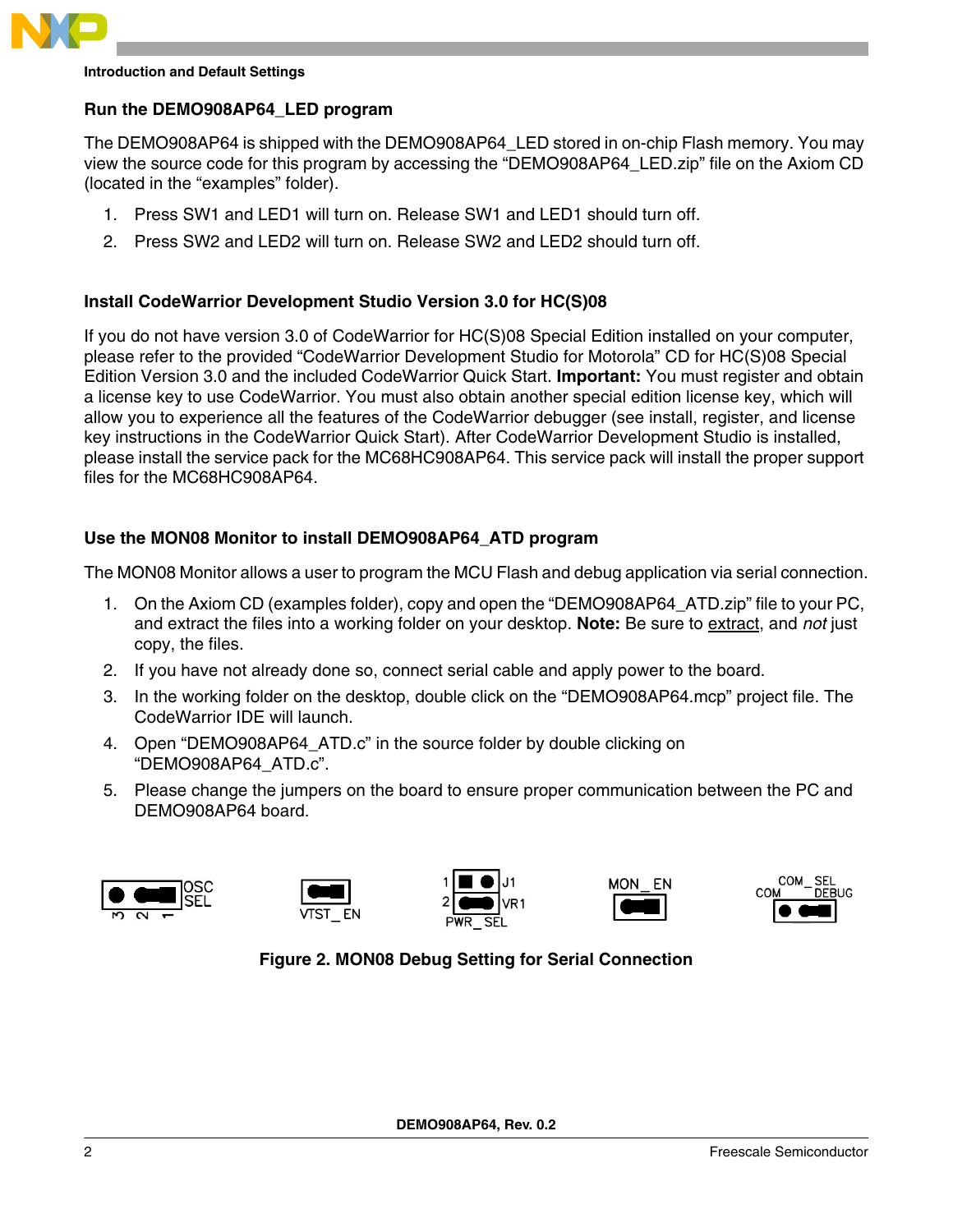



- 6. Click on "Debug" under Project in the menu bar or hit "F5." The True-Time Simulator & Real-Time Debugger interface window will appear. The "Attempting to contact target and pass security…" window should appear. Please make sure the following options are configured correctly:
- **Target Hardware Type:** Class 3
- **Serial Port:** 1 (Depends on the PC COM Port)
- **Baud:** 9600 Baud
- **Target MCU Security bytes:** Check the "IGNORE security failure and enter monitor mode" checkbox
- 7. Click the "Contact target with these settings…" button and follow the instructions on the screen. When the "Erase and Program Flash?" window appears, click the "Yes" button.
- 8. To cycle the power, you should remove the VR1 jumper (PWR\_SEL port) and reinstall the VR1 jumper (PWR SEL). This action has turned the MCU supply power off and on. The +5V LED will stay on during this power cycle. Click "OK" in the "Power Cycle Dialog" window.
- 9. The "CPROG08SZ Programmer" window should close after the MCU Flash is programmed. You are now ready to run the DEMO908AP64\_ATD code. Click on the green arrow in the toolbar at the top of the screen to run the program. Once you click this button, a message in the command window (bottom right-hand side) should say "RUNNING".
- 10. Turn the RV1 dial (sometimes referred as a pot) and according to the position of the RV1 LED1 and LED2 will be turned on and off.

# **Troubleshooting**

# **Code will not run after reset**

- Make sure the "MON\_EN" and "VTST\_EN" jumpers are removed and press reset again.
- Reinstall the jumpers to the default position. Refer to [Figure 1](#page-0-0).

# **Unable to program the part**

- Make sure the jumpers are in the debug position. Refer to [Figure 2](#page-1-0).
- Make sure the COM port matches the serial port in "Attempting to contact target and pass security…" window.

# **Unable to compile the DEMO908AP64\_ATD.c due to "ERROR: C1815: ADRL0 (or ADR0L) not declared"**

- Check your version of CodeWarrior by clicking on Help -> About Metrowerks CodeWarrior
	- If you are using v3.1, please change all references in DEMO908AP64\_ATD.c to "ADRL0" to "ADR0L".
	- If you are using v3.0, please change all references in DEMO908AP64\_ATD.c to "ADR0L" to "ADRL0".

**DEMO908AP64, Rev. 0.2**